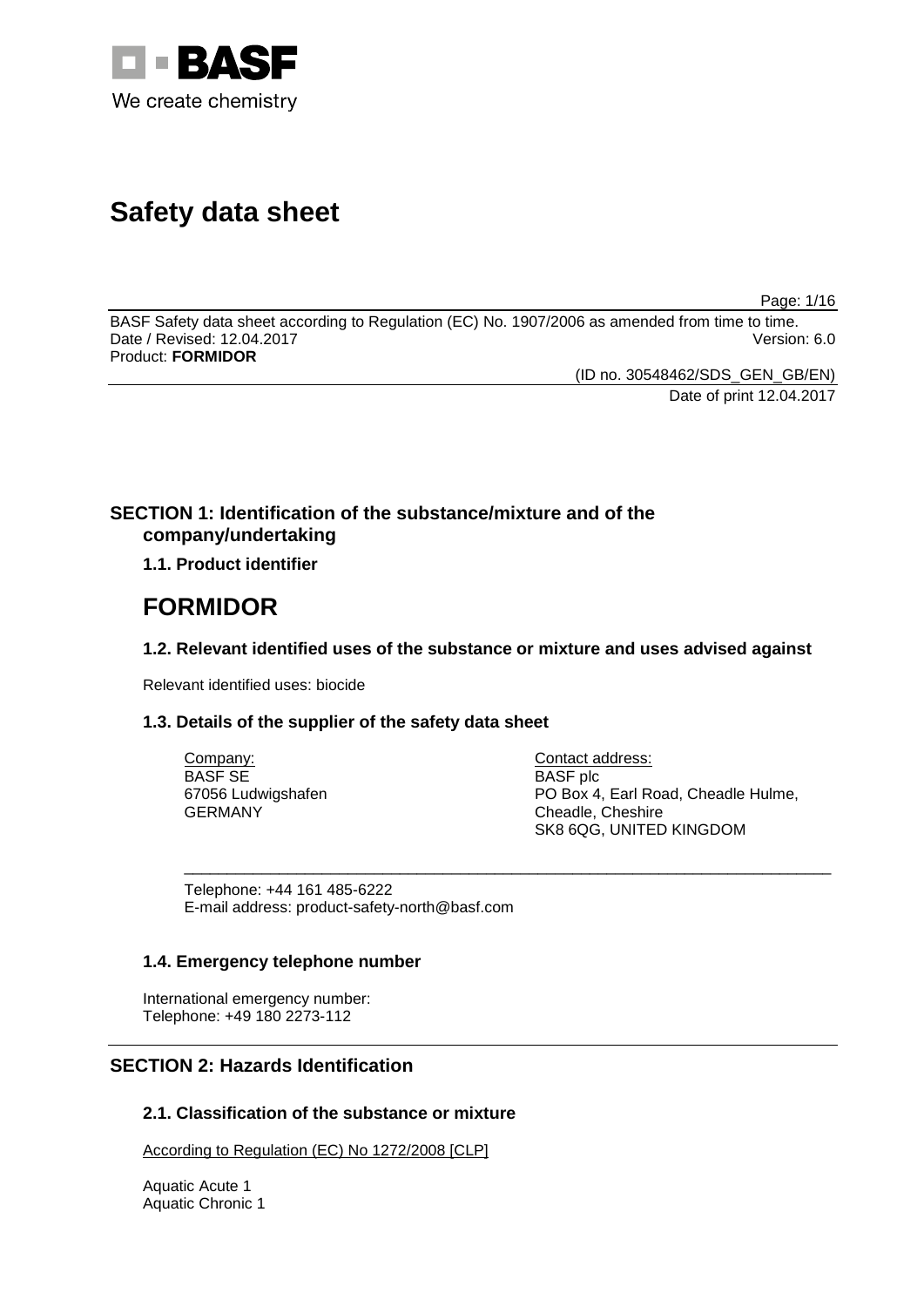Page: 2/16

BASF Safety data sheet according to Regulation (EC) No. 1907/2006 as amended from time to time. Date / Revised: 12.04.2017 Version: 6.0 Product: **FORMIDOR**

> (ID no. 30548462/SDS\_GEN\_GB/EN) Date of print 12.04.2017

#### H410, EUH401

For the classifications not written out in full in this section the full text can be found in section 16.

## **2.2. Label elements**

Globally Harmonized System (GHS) in accordance with UK regulations.

Pictogram:



Signal Word: Warning

| <b>Hazard Statement:</b> |                                                                                              |
|--------------------------|----------------------------------------------------------------------------------------------|
| H410                     | Very toxic to aquatic life with long lasting effects.                                        |
| EUH401                   | To avoid risks to human health and the environment, comply with the<br>instructions for use. |
|                          | <b>Precautionary Statements (Prevention):</b>                                                |
| P <sub>273</sub>         | Avoid release to the environment.                                                            |

Precautionary Statements (Response):<br>P391 Collect spillage Collect spillage.

Precautionary Statements (Disposal): Dispose of contents/container to hazardous or special waste collection point.

#### **2.3. Other hazards**

According to Regulation (EC) No 1272/2008 [CLP]

See section 12 - Results of PBT and vPvB assessment.

If applicable information is provided in this section on other hazards which do not result in classification but which may contribute to the overall hazards of the substance or mixture.

## **SECTION 3: Composition/Information on Ingredients**

## **3.1. Substances**

Not applicable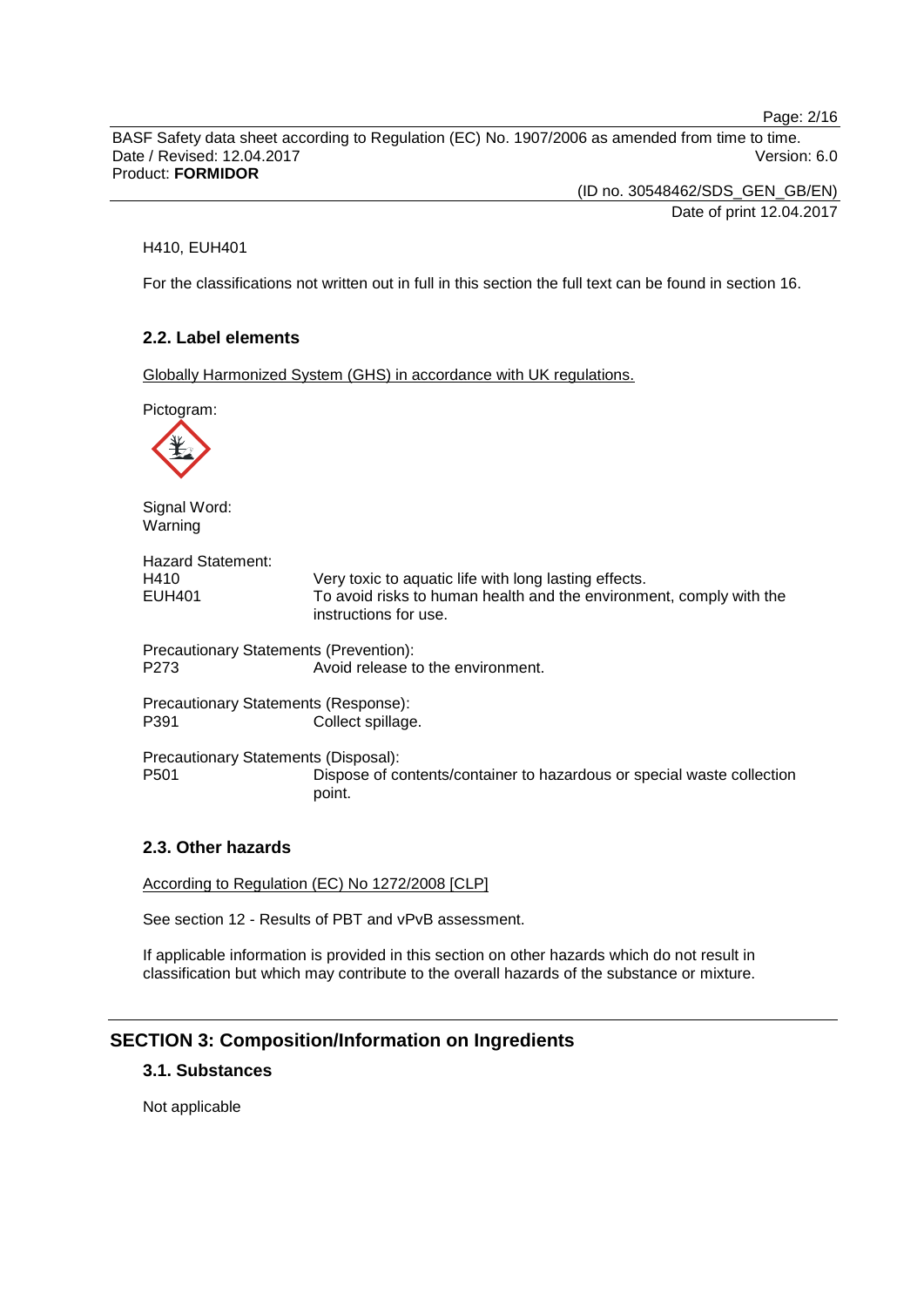Page: 3/16

BASF Safety data sheet according to Regulation (EC) No. 1907/2006 as amended from time to time. Date / Revised: 12.04.2017 Version: 6.0 Product: **FORMIDOR**

> (ID no. 30548462/SDS\_GEN\_GB/EN) Date of print 12.04.2017

#### **3.2. Mixtures**

Chemical nature

Biocidal product, Bait (ready for use) (RB)

Hazardous ingredients (GHS) according to Regulation (EC) No. 1272/2008

fipronil (ISO); 5-amino-1-[2,6-dichloro-4-(trifluoromethyl)phenyl]-4-[(trifluoromethyl)sulfinyl]-1Hpyrazole-3-carbonitrile

Content (W/W): 0.05 % CAS Number: 120068-37-3 EC-Number: 424-610-5 INDEX-Number: 608-055-00-8 Acute Tox. 2 (Inhalation - dust) Acute Tox. 3 (oral) Acute Tox. 3 (dermal) STOT RE (Central nervous system) 1 Aquatic Acute 1 Aquatic Chronic 1 M-factor acute: 1000 M-factor chronic: 10000 H311, H330, H301, H372, H400, H410

Sucrose

Content (W/W): < 50 % CAS Number: 57-50-1 EC-Number: 200-334-9

Propane-1,2-diol

Content (W/W): < 15 % CAS Number: 57-55-6 EC-Number: 200-338-0 REACH registration number: 01- 2119456809-23

For the classifications not written out in full in this section, including the hazard classes and the hazard statements, the full text is listed in section 16.

## **SECTION 4: First-Aid Measures**

#### **4.1. Description of first aid measures**

Show container, label and/or safety data sheet to physician.

Remove contaminated clothing.

If inhaled: Keep patient calm, remove to fresh air.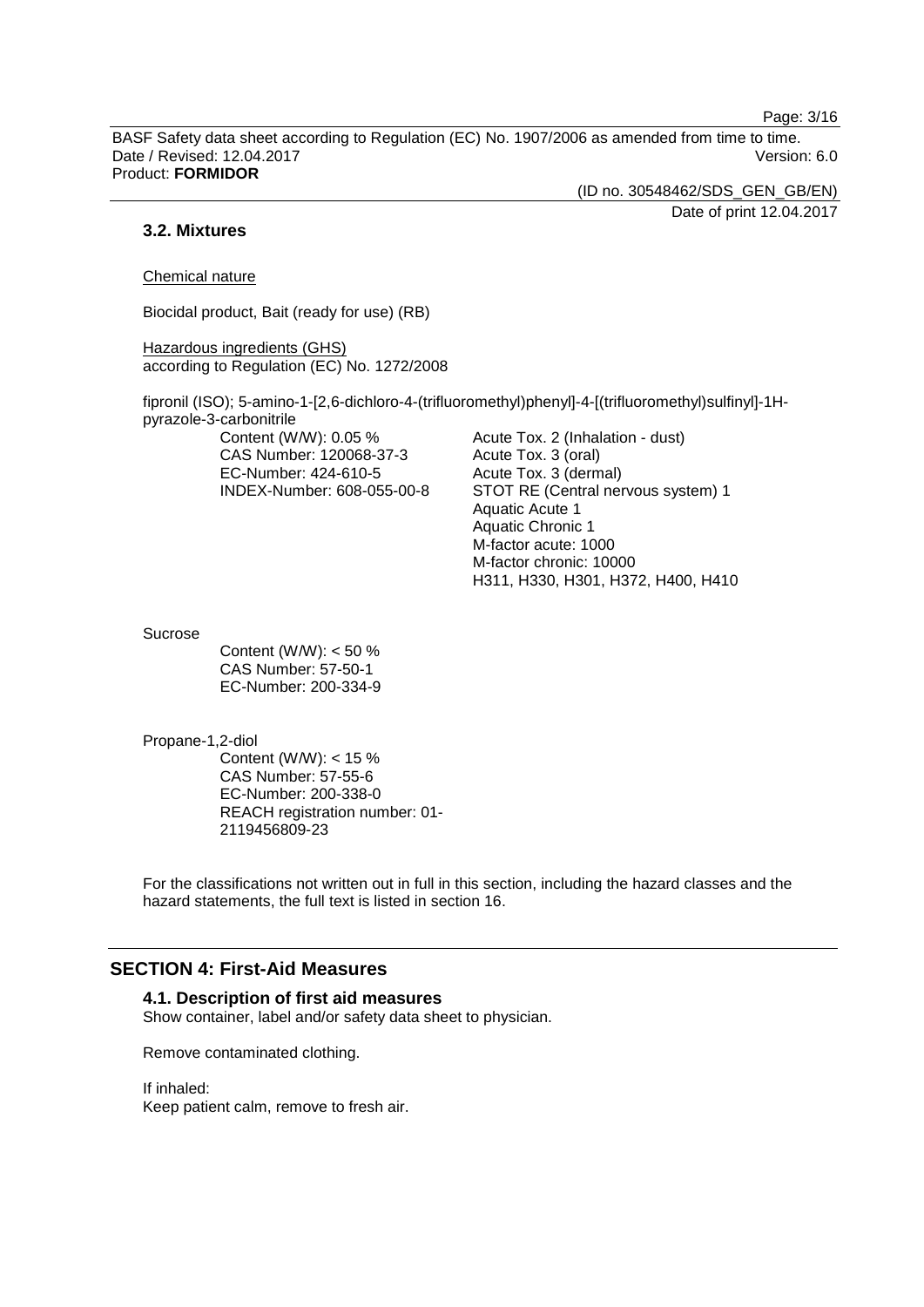Page: 4/16

BASF Safety data sheet according to Regulation (EC) No. 1907/2006 as amended from time to time. Date / Revised: 12.04.2017 Version: 6.0 Product: **FORMIDOR**

(ID no. 30548462/SDS\_GEN\_GB/EN)

Date of print 12.04.2017

On skin contact: Wash thoroughly with soap and water.

On contact with eyes: Wash affected eyes for at least 15 minutes under running water with eyelids held open.

On ingestion: Rinse mouth and then drink plenty of water.

## **4.2. Most important symptoms and effects, both acute and delayed**

Symptoms: The most important known symptoms and effects are described in the labelling (see section 2) and/or in section 11., Further important symptoms and effects are so far not known.

## **4.3. Indication of any immediate medical attention and special treatment needed**

Treatment: Symptomatic treatment (decontamination, vital functions).

## **SECTION 5: Fire-Fighting Measures**

**5.1. Extinguishing media**

Suitable extinguishing media: carbon dioxide, dry powder, water spray, foam

#### **5.2. Special hazards arising from the substance or mixture**

carbon monoxide, Carbon dioxide, Hydrogen chloride, Hydrogen fluoride, nitrogen oxides, sulfur oxides, organochloric compounds

The substances/groups of substances mentioned can be released in case of fire.

## **5.3. Advice for fire-fighters**

Special protective equipment: Wear self-contained breathing apparatus and chemical-protective clothing.

Further information:

Collect contaminated extinguishing water separately, do not allow to reach sewage or effluent systems. Dispose of fire debris and contaminated extinguishing water in accordance with official regulations. In case of fire and/or explosion do not breathe fumes. Keep containers cool by spraying with water if exposed to fire.

## **SECTION 6: Accidental Release Measures**

#### **6.1. Personal precautions, protective equipment and emergency procedures**

Do not breathe vapour/spray. Avoid contact with the skin, eyes and clothing. Use personal protective clothing.

#### **6.2. Environmental precautions**

Do not discharge into drains/surface waters/groundwater. Do not discharge into the subsoil/soil.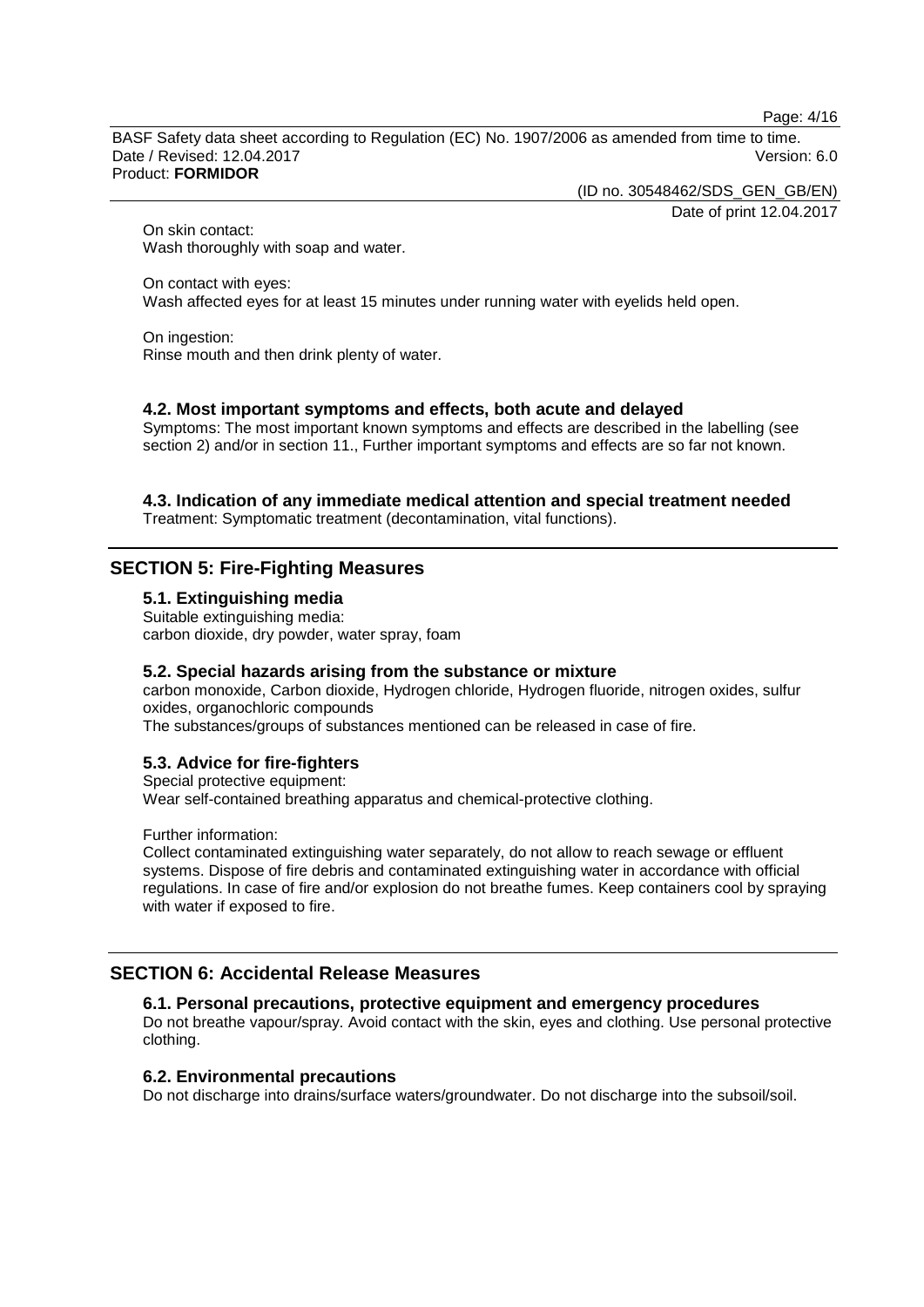Page: 5/16

BASF Safety data sheet according to Regulation (EC) No. 1907/2006 as amended from time to time. Date / Revised: 12.04.2017 Version: 6.0 Product: **FORMIDOR**

(ID no. 30548462/SDS\_GEN\_GB/EN)

Date of print 12.04.2017

Do not allow contamination of public drains or surface or ground waters. Inform local water plc if spillage enters drains and the Environment Agency (England & Wales), the Scottish Environmental Protection Agency (Scotland), or the Environment and Heritage Service (Northern Ireland) if it enters surface or ground waters. Keep people and animals away.

#### **6.3. Methods and material for containment and cleaning up**

For small amounts: Pick up with suitable absorbent material (e.g. sand, sawdust, general-purpose binder, kieselguhr).

For large amounts: Dike spillage. Pump off product.

Dispose of absorbed material in accordance with regulations. Collect waste in suitable containers, which can be labeled and sealed. Clean contaminated floors and objects thoroughly with water and detergents, observing environmental regulations.

#### **6.4. Reference to other sections**

Information regarding exposure controls/personal protection and disposal considerations can be found in section 8 and 13.

## **SECTION 7: Handling and Storage**

#### **7.1. Precautions for safe handling**

No special measures necessary if stored and handled correctly. Ensure thorough ventilation of stores and work areas. When using do not eat, drink or smoke. Hands and/or face should be washed before breaks and at the end of the shift.

Protection against fire and explosion:

No special precautions necessary. The substance/product is non-combustible. Product is not explosive.

## **7.2. Conditions for safe storage, including any incompatibilities**

Segregate from foods and animal feeds. Further information on storage conditions: Keep away from heat. Protect from direct sunlight.

#### **7.3. Specific end use(s)**

For the relevant identified use(s) listed in Section 1 the advice mentioned in this section 7 is to be observed.

## **SECTION 8: Exposure Controls/Personal Protection**

#### **8.1. Control parameters**

Components with occupational exposure limits

Refer to the current edition of HSE Guidance Note EH40 Occupational Exposure Limits (United Kingdom). For normal use and handling refer to the product label/leaflet. In all other cases the following apply.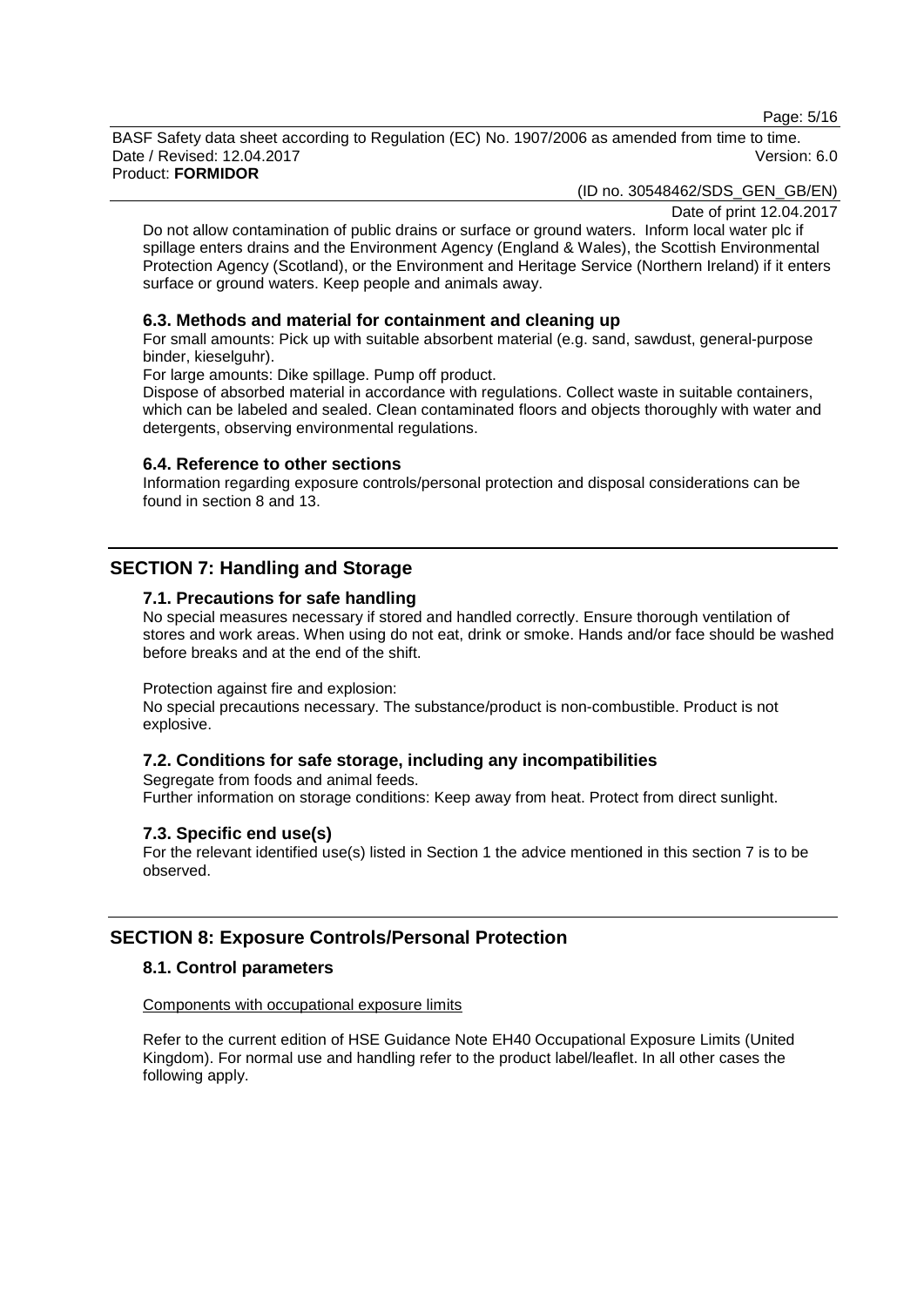Page: 6/16

BASF Safety data sheet according to Regulation (EC) No. 1907/2006 as amended from time to time. Date / Revised: 12.04.2017 Version: 6.0 Product: **FORMIDOR**

(ID no. 30548462/SDS\_GEN\_GB/EN)

Date of print 12.04.2017

57-50-1: Sucrose

STEL value 20 mg/m3 (WEL/EH 40 (UK)) TWA value 10 mg/m3 (WEL/EH 40 (UK))

57-55-6: Propane-1,2-diol

TWA value 10 mg/m3 (WEL/EH 40 (UK)), Particulate TWA value 474 mg/m3 ; 150 ppm (WEL/EH 40 (UK)), Total vapour and particulates

## **8.2. Exposure controls**

Personal protective equipment

Respiratory protection: Respiratory protection not required.

Hand protection:

Suitable chemical resistant safety gloves (EN 374) also with prolonged, direct contact (Recommended: Protective index 6, corresponding > 480 minutes of permeation time according to EN 374): E.g. nitrile rubber (0.4 mm), chloroprene rubber (0.5 mm), butyl rubber (0.7 mm) etc.

Eye protection: Safety glasses with side-shields (frame goggles) (e.g. EN 166)

Body protection:

Body protection must be chosen depending on activity and possible exposure, e.g. apron, protecting boots, chemical-protection suit (according to EN 14605 in case of splashes or EN ISO 13982 in case of dust).

General safety and hygiene measures

Handle in accordance with good industrial hygiene and safety practice. Wearing of closed work clothing is recommended. Keep away from food, drink and animal feeding stuffs. Store work clothing separately.

Environmental exposure controls For information regarding environmental exposure controls, see Section 6.

## **SECTION 9: Physical and Chemical Properties**

#### **9.1. Information on basic physical and chemical properties**

| Form:            | gel                                                             |
|------------------|-----------------------------------------------------------------|
| Colour:          | blue violet                                                     |
| Odour:           | characteristic                                                  |
| Odour threshold: |                                                                 |
|                  | Not determined due to potential<br>health hazard by inhalation. |
| pH value:        | approx. $5 - 7$                                                 |
|                  | (approx. $20 °C$ )                                              |
| Melting point:   |                                                                 |
|                  | not determined                                                  |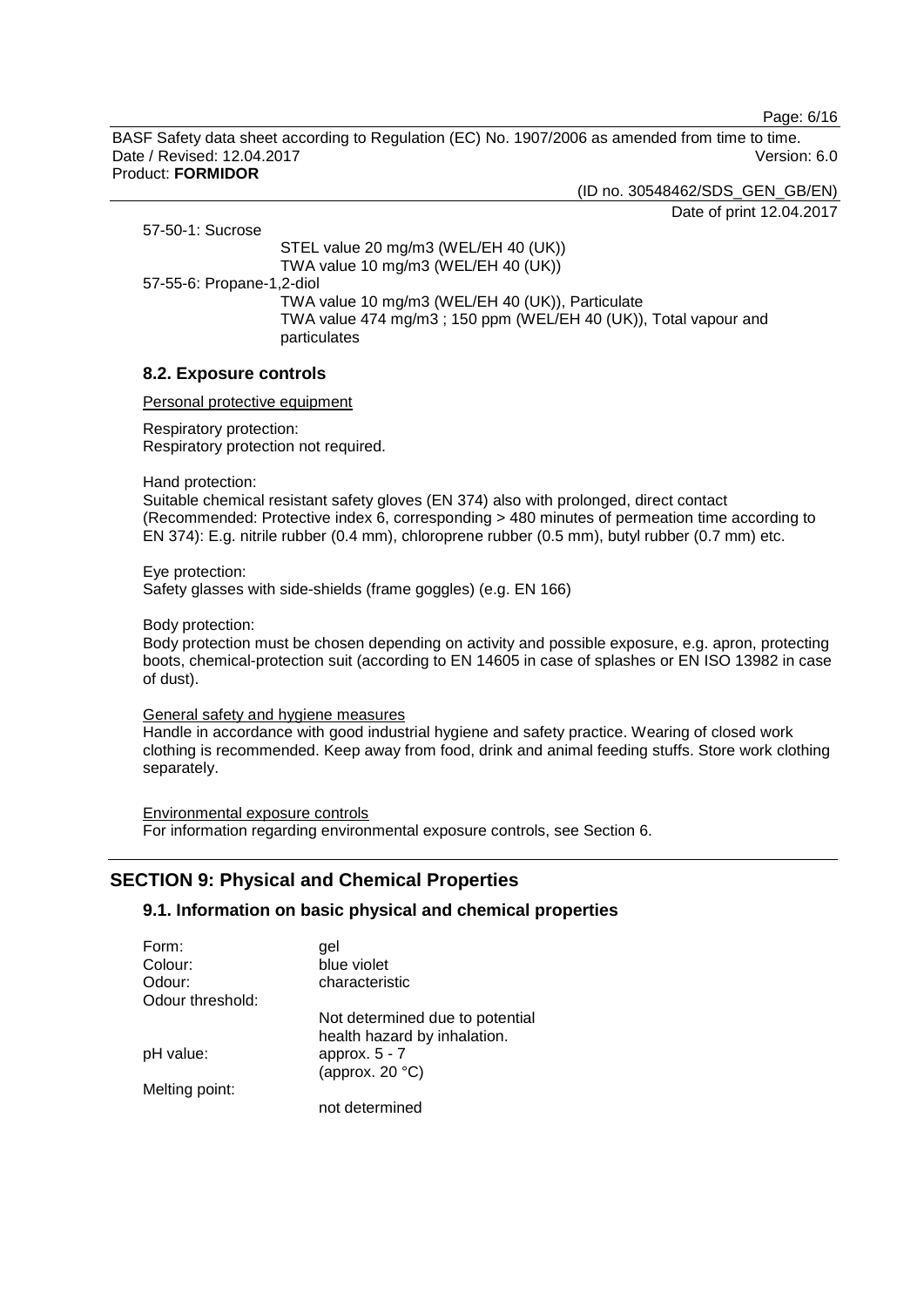Page: 7/16

BASF Safety data sheet according to Regulation (EC) No. 1907/2006 as amended from time to time. Date / Revised: 12.04.2017

|                                                     |                                                                                        | (ID no. 30548462/SDS_GEN_GB/EN) |
|-----------------------------------------------------|----------------------------------------------------------------------------------------|---------------------------------|
|                                                     |                                                                                        | Date of print 12.04.2017        |
| Boiling point:                                      |                                                                                        |                                 |
|                                                     | The product has not been tested.                                                       |                                 |
| Flash point:                                        | >400 °C                                                                                |                                 |
|                                                     | No flash point - Measurement made                                                      |                                 |
|                                                     | up to the indicated temperature, pilot                                                 |                                 |
|                                                     | light extinguishes.                                                                    |                                 |
| Evaporation rate:                                   |                                                                                        |                                 |
|                                                     | not applicable                                                                         |                                 |
| Flammability:                                       | not applicable                                                                         |                                 |
| Lower explosion limit:                              |                                                                                        |                                 |
|                                                     | As a result of our experience with this                                                |                                 |
|                                                     | product and our knowledge of its                                                       |                                 |
|                                                     | composition we do not expect any                                                       |                                 |
|                                                     | hazard as long as the product is used                                                  |                                 |
|                                                     | appropriately and in accordance with                                                   |                                 |
|                                                     | the intended use.                                                                      |                                 |
| Upper explosion limit:                              |                                                                                        |                                 |
|                                                     | As a result of our experience with this                                                |                                 |
|                                                     | product and our knowledge of its                                                       |                                 |
|                                                     | composition we do not expect any                                                       |                                 |
|                                                     | hazard as long as the product is used                                                  |                                 |
|                                                     | appropriately and in accordance with                                                   |                                 |
|                                                     | the intended use.                                                                      |                                 |
| Ignition temperature:                               |                                                                                        |                                 |
|                                                     | not determined                                                                         |                                 |
| Vapour pressure:                                    |                                                                                        |                                 |
|                                                     | The product has not been tested.                                                       |                                 |
| Density:                                            | approx. 1.23 g/cm3<br>(20 °C)                                                          |                                 |
| Relative vapour density (air):                      |                                                                                        |                                 |
|                                                     | not applicable                                                                         |                                 |
| Solubility in water:                                | The data given are those of the                                                        |                                 |
|                                                     | active ingredient.                                                                     |                                 |
|                                                     | approx. 0.00378 g/l                                                                    |                                 |
|                                                     | (approx. $20 °C$ )                                                                     |                                 |
| Partitioning coefficient n-octanol/water (log Kow): |                                                                                        |                                 |
|                                                     | not applicable                                                                         |                                 |
|                                                     | Thermal decomposition: No decomposition if stored and handled as prescribed/indicated. |                                 |
| Viscosity, dynamic:                                 | 80 - 100 mPa.s                                                                         |                                 |
|                                                     | (20 °C)                                                                                |                                 |
| Explosion hazard:                                   | not explosive                                                                          |                                 |
| Fire promoting properties:                          | not fire-propagating                                                                   |                                 |
|                                                     |                                                                                        |                                 |

# Product: **FORMIDOR**

#### **9.2. Other information**

Other Information: If necessary, information on other physical and chemical parameters is indicated in this section.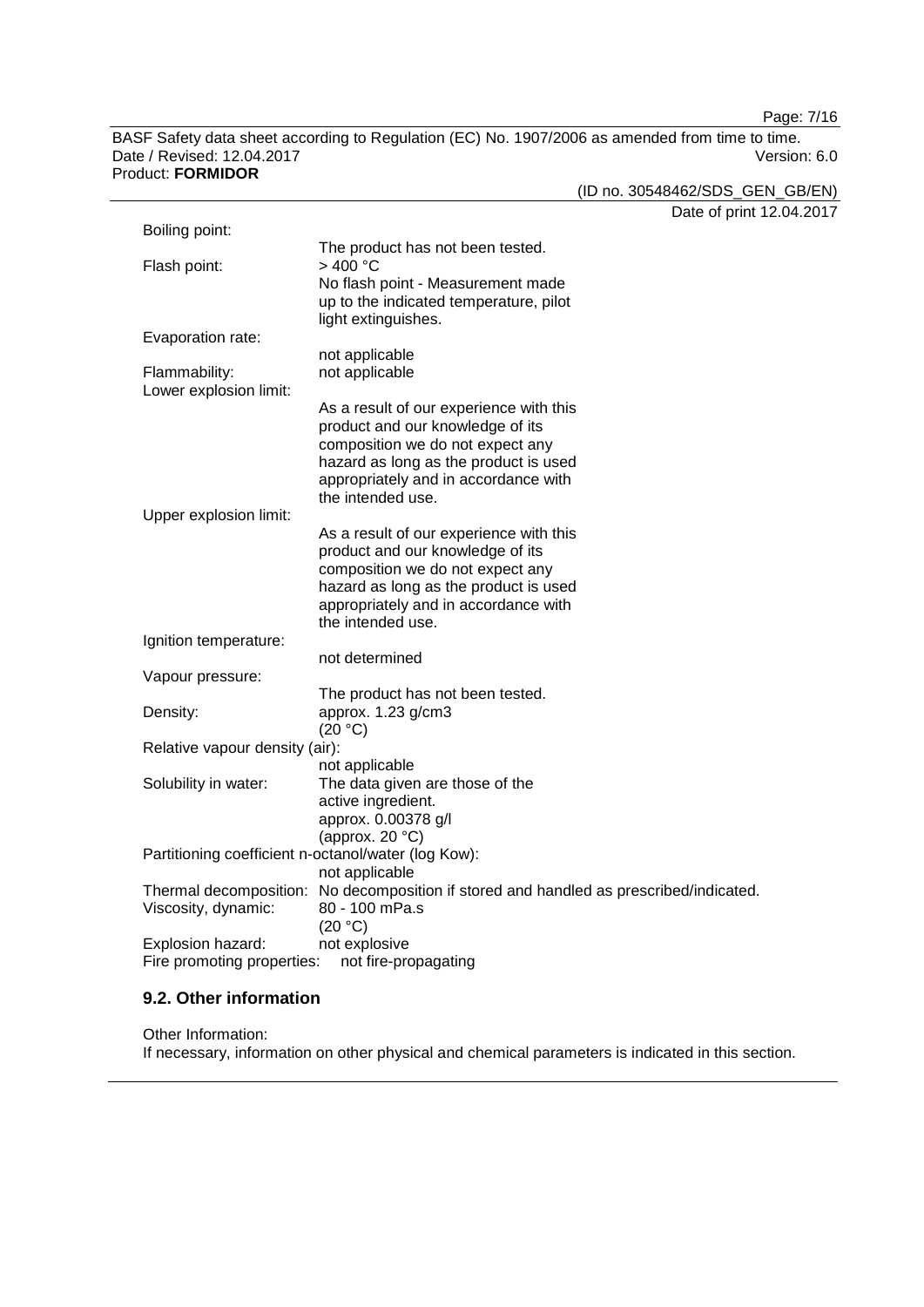Page: 8/16

BASF Safety data sheet according to Regulation (EC) No. 1907/2006 as amended from time to time. Date / Revised: 12.04.2017 Version: 6.0 Product: **FORMIDOR**

(ID no. 30548462/SDS\_GEN\_GB/EN)

Date of print 12.04.2017

## **SECTION 10: Stability and Reactivity**

#### **10.1. Reactivity**

No hazardous reactions if stored and handled as prescribed/indicated.

#### **10.2. Chemical stability**

The product is stable if stored and handled as prescribed/indicated.

#### **10.3. Possibility of hazardous reactions**

No hazardous reactions if stored and handled as prescribed/indicated.

#### **10.4. Conditions to avoid**

See MSDS section 7 - Handling and storage.

#### **10.5. Incompatible materials**

Substances to avoid: strong bases, strong acids, strong oxidizing agents

#### **10.6. Hazardous decomposition products**

Hazardous decomposition products: No hazardous decomposition products if stored and handled as prescribed/indicated.

#### **SECTION 11: Toxicological Information**

#### **11.1. Information on toxicological effects**

Acute toxicity

Assessment of acute toxicity: Virtually nontoxic by inhalation. Virtually nontoxic after a single skin contact. Of low toxicity after single ingestion.

Experimental/calculated data: LD50 rat (oral): > 2,000 mg/kg

(by inhalation):The product has not been tested. The statement has been derived from the properties of the individual components.

LD50 rat (dermal): > 2,000 mg/kg

*Information on: fipronil (ISO); 5-amino-1-[2,6-dichloro-4-(trifluoromethyl)phenyl]-4- [(trifluoromethyl)sulfinyl]-1H-pyrazole-3-carbonitrile Experimental/calculated data: LC50 rat (by inhalation): 0.36 mg/l 4 h (OECD Guideline 403) Tested as dust aerosol.* ----------------------------------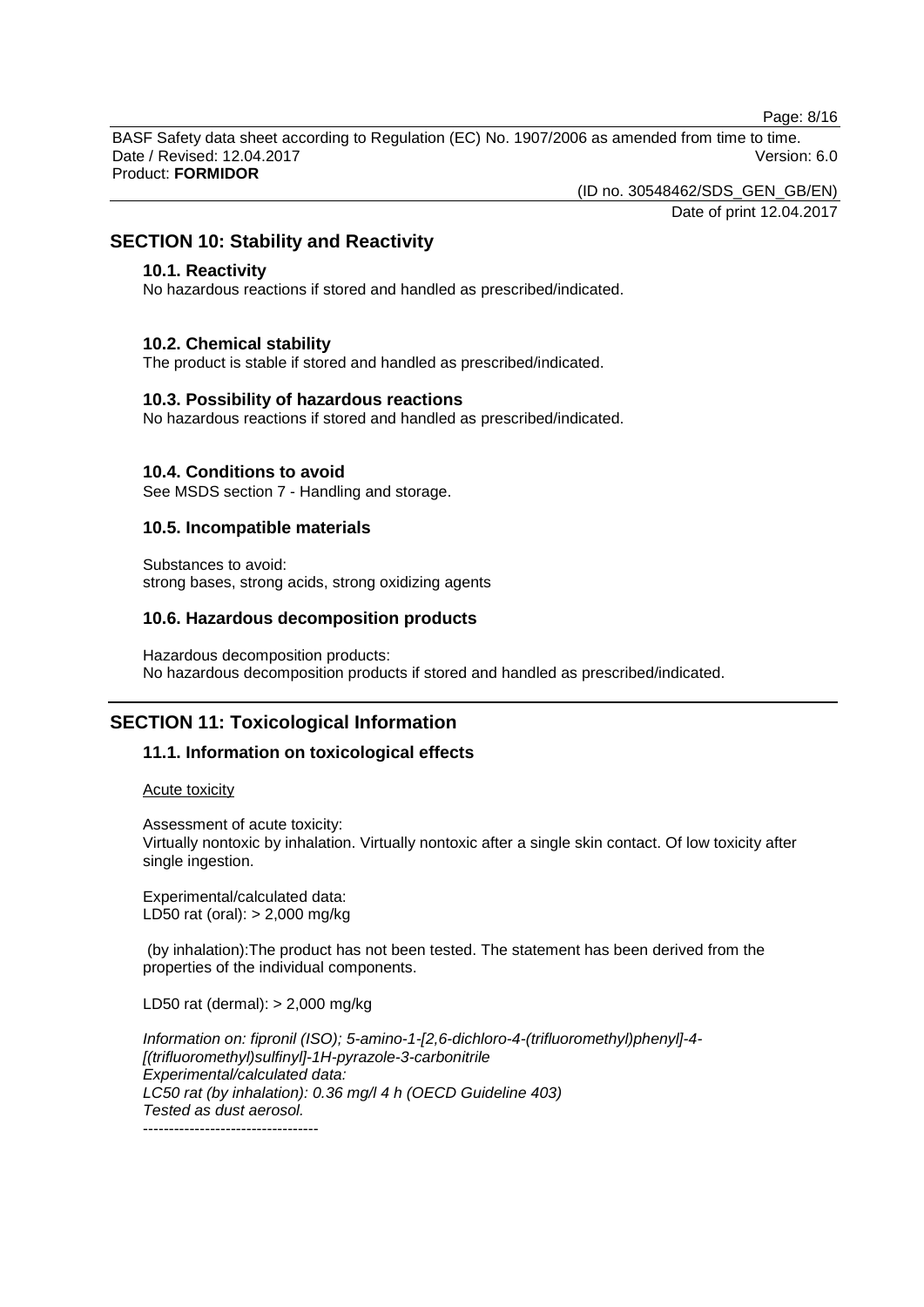Page: 9/16

BASF Safety data sheet according to Regulation (EC) No. 1907/2006 as amended from time to time. Date / Revised: 12.04.2017 Version: 6.0 Product: **FORMIDOR**

(ID no. 30548462/SDS\_GEN\_GB/EN)

Date of print 12.04.2017

#### Irritation

Assessment of irritating effects: Not irritating to the skin. Not irritating to the eyes.

Experimental/calculated data: Skin corrosion/irritation rabbit: non-irritant

Serious eye damage/irritation rabbit: non-irritant

#### Respiratory/Skin sensitization

Assessment of sensitization: There is no evidence of a skin-sensitizing potential.

Experimental/calculated data: Non-sensitizing.

#### Germ cell mutagenicity

Assessment of mutagenicity:

The product has not been tested. The statement has been derived from the properties of the individual components. Mutagenicity tests revealed no genotoxic potential.

#### **Carcinogenicity**

Assessment of carcinogenicity: The product has not been tested. The statement has been derived from the properties of the individual components.

*Information on: fipronil (ISO); 5-amino-1-[2,6-dichloro-4-(trifluoromethyl)phenyl]-4- [(trifluoromethyl)sulfinyl]-1H-pyrazole-3-carbonitrile Assessment of carcinogenicity:*

*In long-term studies in rats the substance induced thyroid tumors. The effect is caused by an animal specific mechanism that has no human counter part. In long-term studies in mice in which the substance was given by feed, a carcinogenic effect was not observed.* ----------------------------------

## Reproductive toxicity

Assessment of reproduction toxicity:

The product has not been tested. The statement has been derived from the properties of the individual components. The results of animal studies gave no indication of a fertility impairing effect.

Developmental toxicity

Assessment of teratogenicity: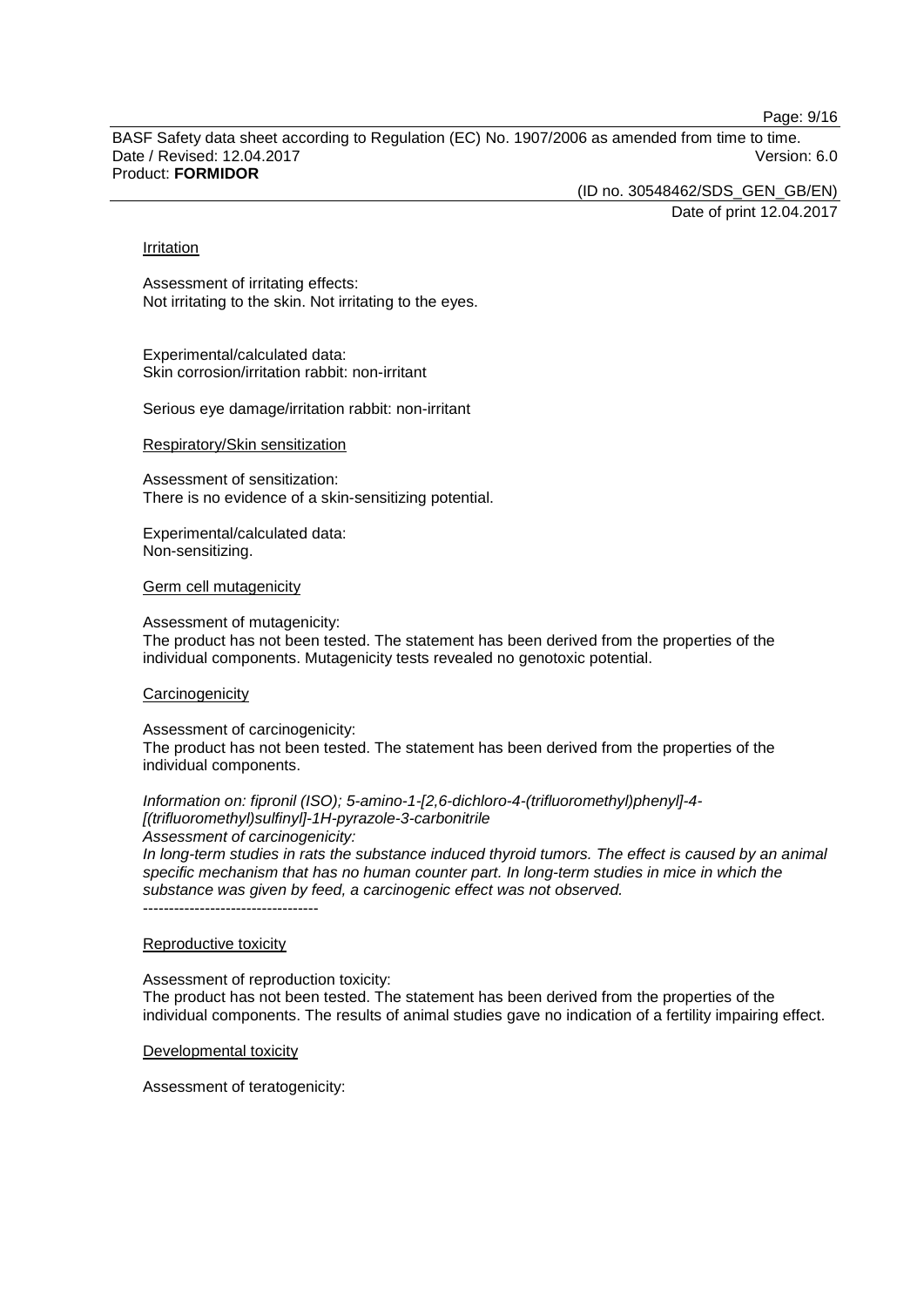Page: 10/16

BASF Safety data sheet according to Regulation (EC) No. 1907/2006 as amended from time to time. Date / Revised: 12.04.2017 Version: 6.0 Product: **FORMIDOR**

(ID no. 30548462/SDS\_GEN\_GB/EN)

Date of print 12.04.2017

The product has not been tested. The statement has been derived from the properties of the individual components. Animal studies gave no indication of a developmental toxic effect at doses that were not toxic to the parental animals.

Specific target organ toxicity (single exposure)

#### Assessment of STOT single:

Based on the available information there is no specific target organ toxicity to be expected after a single exposure.

Remarks: The product has not been tested. The statement has been derived from the properties of the individual components.

Repeated dose toxicity and Specific target organ toxicity (repeated exposure)

Assessment of repeated dose toxicity: The product has not been tested. The statement has been derived from the properties of the individual components.

*Information on: fipronil (ISO); 5-amino-1-[2,6-dichloro-4-(trifluoromethyl)phenyl]-4- [(trifluoromethyl)sulfinyl]-1H-pyrazole-3-carbonitrile Assessment of repeated dose toxicity: Causes mortality and signs of neurotoxicity through prolonged or repeated exposure.* ----------------------------------

#### Aspiration hazard

No aspiration hazard expected. The product has not been tested. The statement has been derived from the properties of the individual components.

#### Other relevant toxicity information

Misuse can be harmful to health.

## **SECTION 12: Ecological Information**

#### **12.1. Toxicity**

Assessment of aquatic toxicity: Very toxic to aquatic life with long lasting effects. The product has not been tested. The statement has been derived from the properties of the individual components.

*Information on: fipronil (ISO); 5-amino-1-[2,6-dichloro-4-(trifluoromethyl)phenyl]-4- [(trifluoromethyl)sulfinyl]-1H-pyrazole-3-carbonitrile Toxicity to fish: LC50 (96 h) 0.0852 mg/l, Lepomis macrochirus* ----------------------------------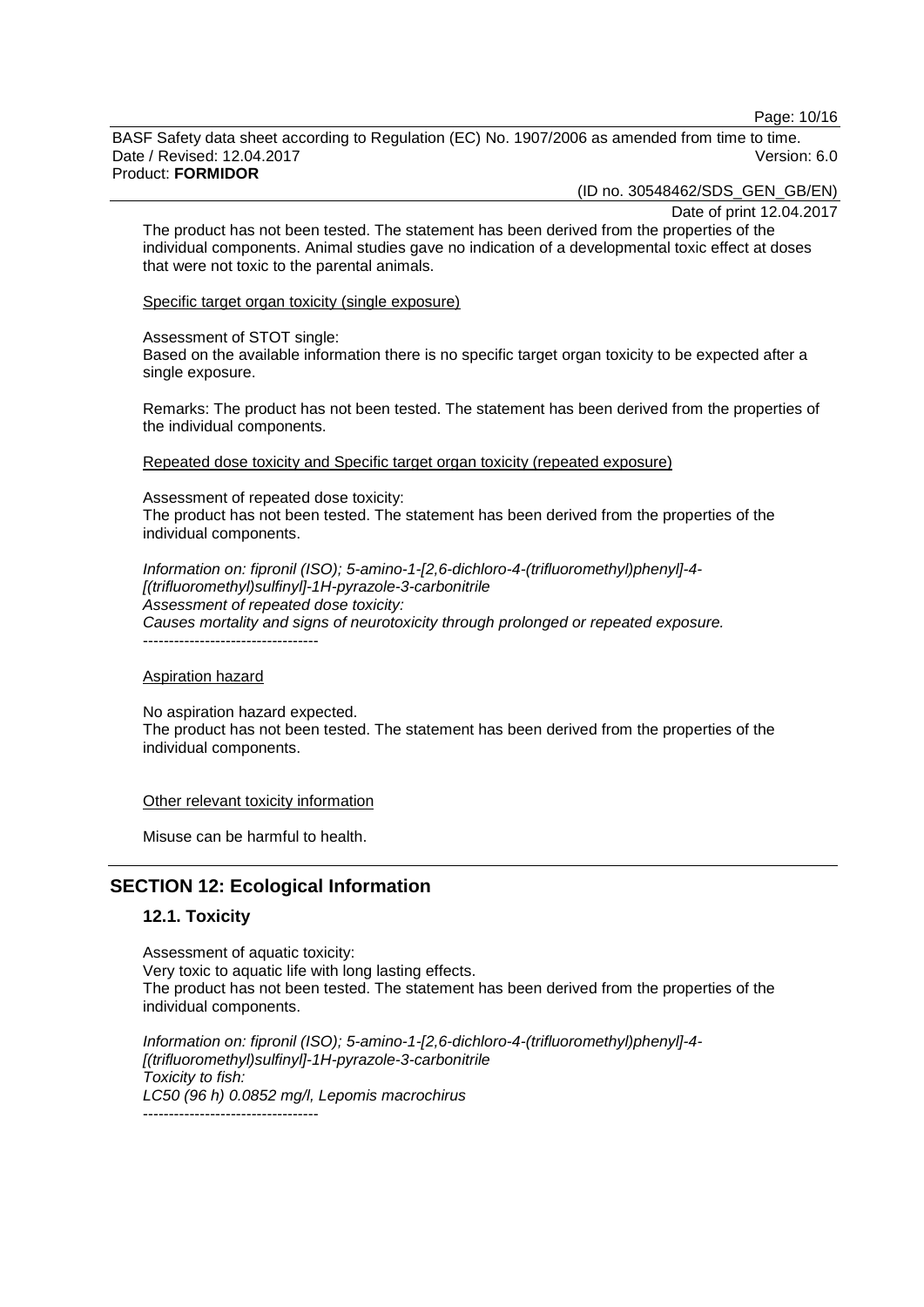Page: 11/16

BASF Safety data sheet according to Regulation (EC) No. 1907/2006 as amended from time to time. Date / Revised: 12.04.2017 Version: 6.0 Product: **FORMIDOR**

(ID no. 30548462/SDS\_GEN\_GB/EN)

Date of print 12.04.2017

*Information on: fipronil (ISO); 5-amino-1-[2,6-dichloro-4-(trifluoromethyl)phenyl]-4- [(trifluoromethyl)sulfinyl]-1H-pyrazole-3-carbonitrile Aquatic invertebrates: EC50 (48 h) 0.19 mg/l, Daphnia magna*

*LC50 (48 h) 0.00017 mg/l, Mysidopsis bahia* ----------------------------------

*Information on: fipronil (ISO); 5-amino-1-[2,6-dichloro-4-(trifluoromethyl)phenyl]-4- [(trifluoromethyl)sulfinyl]-1H-pyrazole-3-carbonitrile Aquatic plants: EC50 (72 h) 0.103 mg/l (growth rate), Scenedesmus subspicatus*

*No observed effect concentration (72 h) >= 0.14 mg/l, Pseudokirchneriella subcapitata*

*EC50 (14 d) > 0.16 mg/l (biomass), Lemna gibba*

*No observed effect concentration (14 d) > 0.16 mg/l (biomass), Lemna gibba*

## **12.2. Persistence and degradability**

----------------------------------

Assessment biodegradation and elimination (H2O): The product has not been tested. The statement has been derived from the properties of the individual components.

*Information on: fipronil (ISO); 5-amino-1-[2,6-dichloro-4-(trifluoromethyl)phenyl]-4- [(trifluoromethyl)sulfinyl]-1H-pyrazole-3-carbonitrile Elimination information: Not readily biodegradable (by OECD criteria).* ----------------------------------

#### **12.3. Bioaccumulative potential**

Assessment bioaccumulation potential: The product has not been tested. The statement has been derived from the properties of the individual components.

*Information on: fipronil (ISO); 5-amino-1-[2,6-dichloro-4-(trifluoromethyl)phenyl]-4- [(trifluoromethyl)sulfinyl]-1H-pyrazole-3-carbonitrile Bioaccumulation potential: Bioconcentration factor: 321, Lepomis macrochirus Accumulation in organisms is not to be expected.* ----------------------------------

#### **12.4. Mobility in soil**

Assessment transport between environmental compartments: Adsorption in soil: The product has not been tested. The statement has been derived from the properties of the individual components.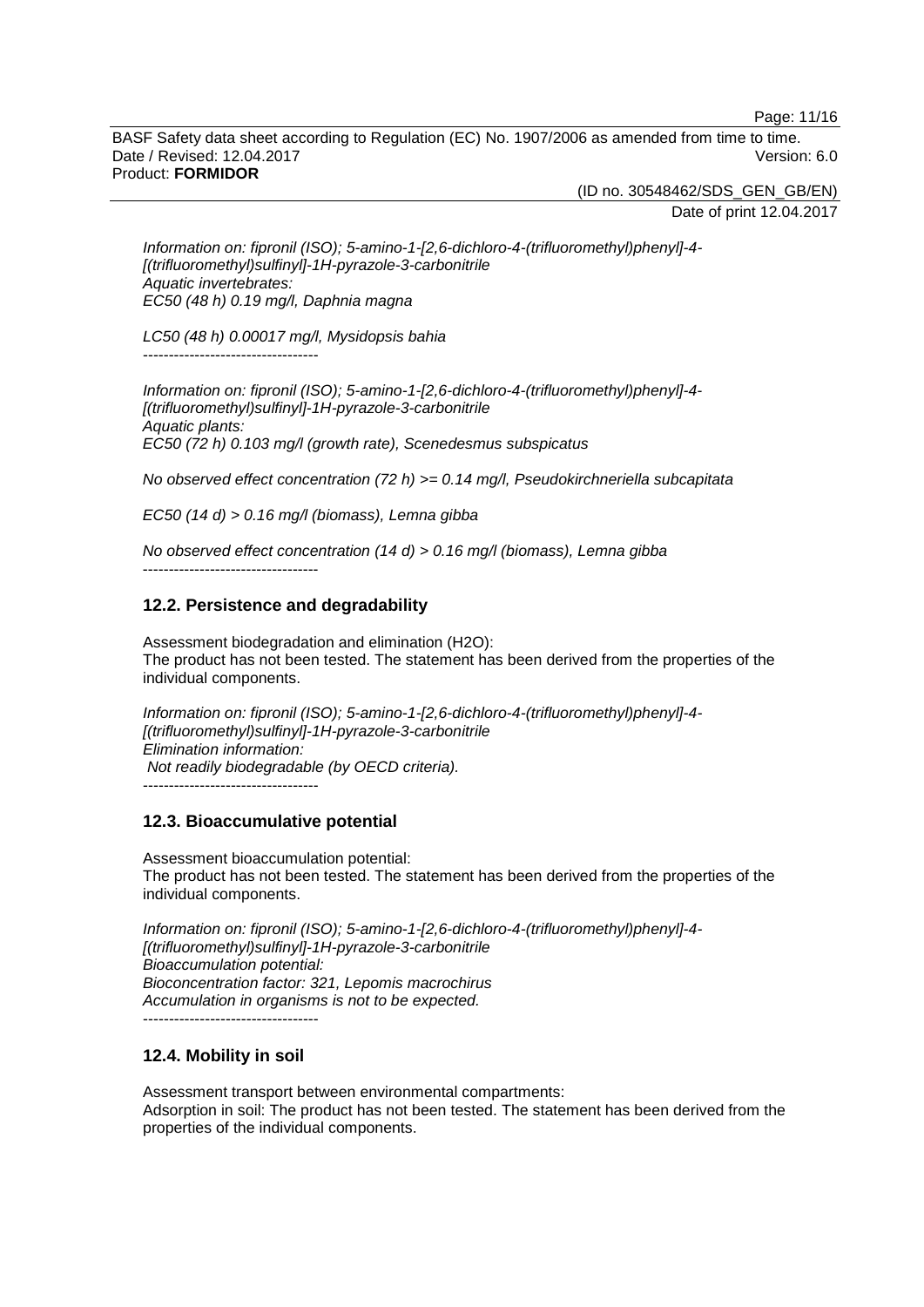Page: 12/16

BASF Safety data sheet according to Regulation (EC) No. 1907/2006 as amended from time to time. Date / Revised: 12.04.2017 Version: 6.0 Product: **FORMIDOR**

(ID no. 30548462/SDS\_GEN\_GB/EN)

Date of print 12.04.2017

*Information on: fipronil (ISO); 5-amino-1-[2,6-dichloro-4-(trifluoromethyl)phenyl]-4- [(trifluoromethyl)sulfinyl]-1H-pyrazole-3-carbonitrile Assessment transport between environmental compartments: Adsorption in soil: Following exposure to soil, adsorption to solid soil particles is probable, therefore contamination of groundwater is not expected.* ----------------------------------

## **12.5. Results of PBT and vPvB assessment**

The product does not contain a substance fulfilling the PBT (persistent/bioaccumulative/toxic) criteria or the vPvB (very persistent/very bioaccumulative) criteria.

#### **12.6. Other adverse effects**

The product does not contain substances that are listed in Regulation (EC) 1005/2009 on substances that deplete the ozone layer.

#### **12.7. Additional information**

Other ecotoxicological advice: Do not discharge product into the environment without control.

## **SECTION 13: Disposal Considerations**

#### **13.1. Waste treatment methods**

Must be disposed of or incinerated in accordance with local regulations.

The UK Environmental Protection (Duty of Care) Regulations (EP) and amendments should be noted (United Kingdom).

This product and any uncleaned containers must be disposed of as hazardous waste in accordance with the 2005 Hazardous Waste Regulations and amendments (United Kingdom)

Contaminated packaging: Contaminated packaging should be emptied as far as possible and disposed of in the same manner as the substance/product.

## **SECTION 14: Transport Information**

#### **Land transport**

ADR

UN number UN3082 UN proper shipping name: ENVIRONMENTALLY HAZARDOUS SUBSTANCE, LIQUID,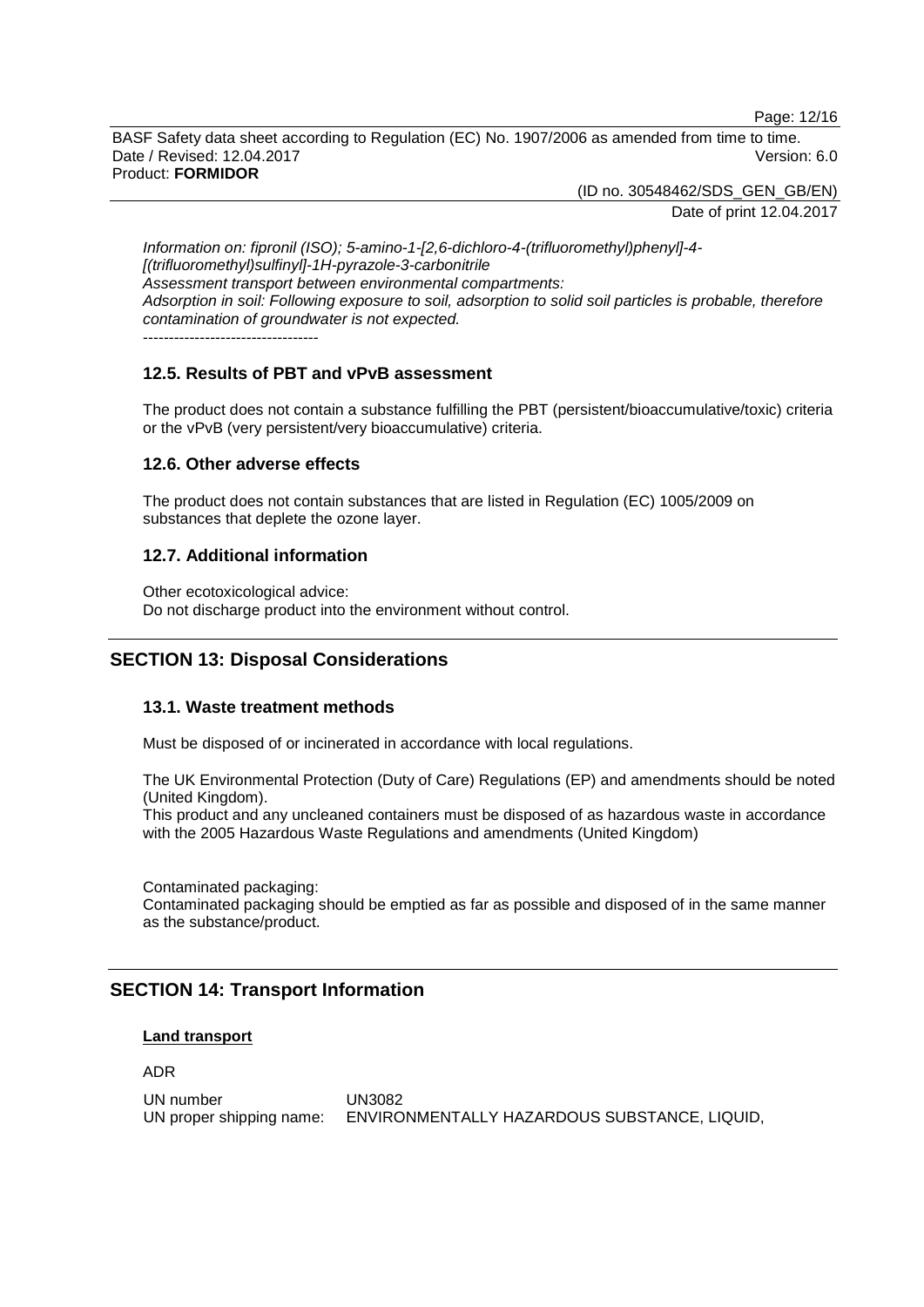Page: 13/16

BASF Safety data sheet according to Regulation (EC) No. 1907/2006 as amended from time to time.<br>Date / Revised: 12.04.2017 Version: 6.0 Date / Revised: 12.04.2017 Product: **FORMIDOR**

(ID no. 30548462/SDS\_GEN\_GB/EN)

Date of print 12.04.2017

| Transport hazard class(es):<br>Packing group:<br>Environmental hazards:<br>Special precautions for<br>user: | N.O.S. (contains FIPRONIL)<br>9, EHSM<br>$\mathbf{III}$<br>yes<br>Tunnel code: E            |
|-------------------------------------------------------------------------------------------------------------|---------------------------------------------------------------------------------------------|
| <b>RID</b>                                                                                                  |                                                                                             |
| UN number<br>UN proper shipping name:                                                                       | <b>UN3082</b><br>ENVIRONMENTALLY HAZARDOUS SUBSTANCE, LIQUID,                               |
| Transport hazard class(es):<br>Packing group:<br>Environmental hazards:<br>Special precautions for<br>user: | N.O.S. (contains FIPRONIL)<br>9, EHSM<br>Ш<br>yes<br>None known                             |
| <b>Inland waterway transport</b><br><b>ADN</b>                                                              |                                                                                             |
| UN number<br>UN proper shipping name:                                                                       | <b>UN3082</b><br>ENVIRONMENTALLY HAZARDOUS SUBSTANCE, LIQUID,<br>N.O.S. (contains FIPRONIL) |
| Transport hazard class(es):<br>Packing group:<br>Environmental hazards:<br>Special precautions for<br>user: | 9, EHSM<br>Ш<br>yes<br>None known                                                           |
| Transport in inland waterway vessel<br>Not evaluated                                                        |                                                                                             |
| <b>Sea transport</b>                                                                                        |                                                                                             |
| <b>IMDG</b>                                                                                                 |                                                                                             |
| UN number:<br>UN proper shipping name:                                                                      | <b>UN 3082</b><br>ENVIRONMENTALLY HAZARDOUS SUBSTANCE, LIQUID,                              |
|                                                                                                             | N.O.S. (contains FIPRONIL)                                                                  |
| Transport hazard class(es):<br>Packing group:                                                               | 9, EHSM<br>$\mathbf{III}$                                                                   |
| Environmental hazards:                                                                                      | yes                                                                                         |
| Special precautions for                                                                                     | Marine pollutant: YES<br>None known                                                         |

user: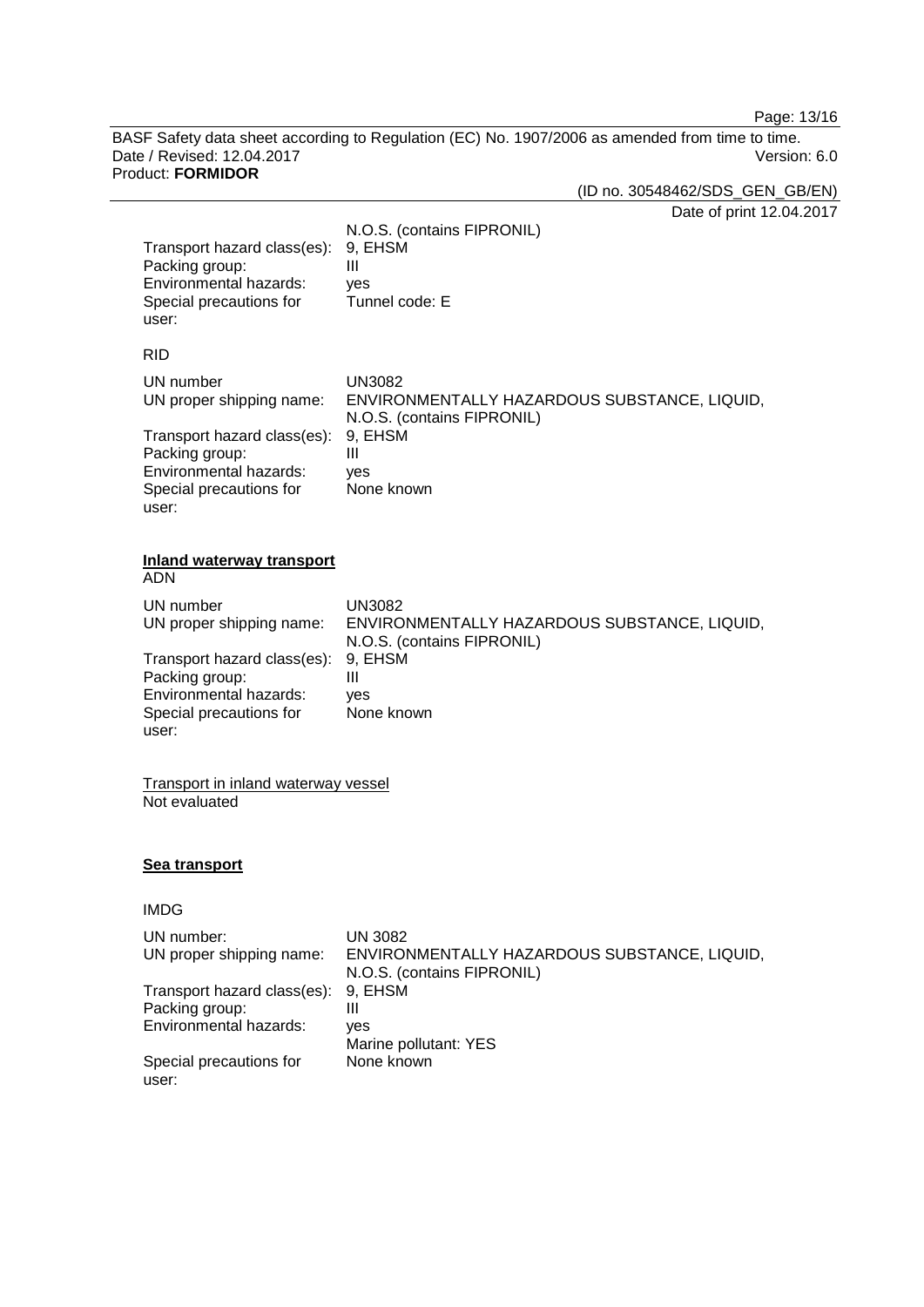Page: 14/16

BASF Safety data sheet according to Regulation (EC) No. 1907/2006 as amended from time to time. Date / Revised: 12.04.2017 Version: 6.0 Product: **FORMIDOR**

> (ID no. 30548462/SDS\_GEN\_GB/EN) Date of print 12.04.2017

#### **Air transport**

IATA/ICAO

| UN number:                          | UN 3082                                      |
|-------------------------------------|----------------------------------------------|
| UN proper shipping name:            | ENVIRONMENTALLY HAZARDOUS SUBSTANCE, LIQUID, |
|                                     | N.O.S. (contains FIPRONIL)                   |
| Transport hazard class(es): 9, EHSM |                                              |
| Packing group:                      |                                              |
| Environmental hazards:              | ves                                          |
| Special precautions for             | None known                                   |
| user:                               |                                              |

#### **14.1. UN number**

See corresponding entries for "UN number" for the respective regulations in the tables above.

#### **14.2. UN proper shipping name**

See corresponding entries for "UN proper shipping name" for the respective regulations in the tables above.

#### **14.3. Transport hazard class(es)**

See corresponding entries for "Transport hazard class(es)" for the respective regulations in the tables above.

#### **14.4. Packing group**

See corresponding entries for "Packing group" for the respective regulations in the tables above.

#### **14.5. Environmental hazards**

See corresponding entries for "Environmental hazards" for the respective regulations in the tables above.

#### **14.6. Special precautions for user**

See corresponding entries for "Special precautions for user" for the respective regulations in the tables above.

#### **14.7. Transport in bulk according to Annex II of MARPOL and the IBC Code**

| Regulation:         | Not evaluated |
|---------------------|---------------|
| Shipment approved:  | Not evaluated |
| Pollution name:     | Not evaluated |
| Pollution category: | Not evaluated |
| Ship Type:          | Not evaluated |

#### **Further information**

This product is subject to the most recent edition of "The Carriage of Dangerous Goods and Use of Transportable Pressure Equipment Regulations" and their amendments (United Kingdom).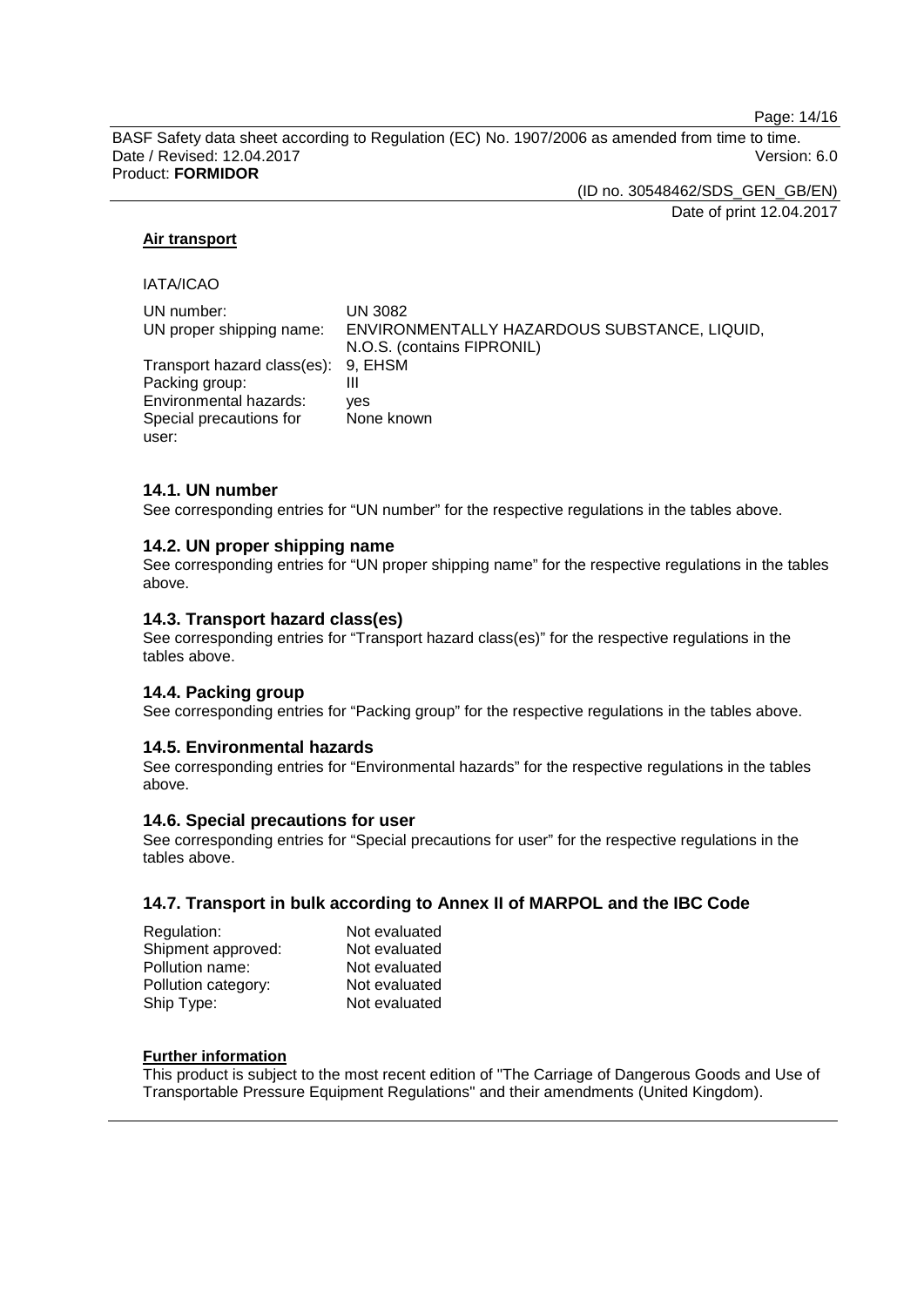Page: 15/16

BASF Safety data sheet according to Regulation (EC) No. 1907/2006 as amended from time to time. Date / Revised: 12.04.2017 Version: 6.0 Product: **FORMIDOR**

(ID no. 30548462/SDS\_GEN\_GB/EN)

Date of print 12.04.2017

## **SECTION 15: Regulatory Information**

## **15.1. Safety, health and environmental regulations/legislation specific for the substance or mixture**

#### Prohibitions, Restrictions and Authorizations

Annex XVII of Regulation (EC) No 1907/2006: Number on List: 3 Restrictions of Regulation (EC) No 1907/2006, Annex XVII, do not apply for the intended use(s) of the product given in this MSDS.

If other regulatory information applies that is not already provided elsewhere in this safety data sheet, then it is described in this subsection.

The data should be considered when making any assessment under the Control of Substances Hazardous to Health Regulations (COSHH), and related guidance, for example, 'COSHH Essentials' (United Kingdom).

This product may be subject to the Control of Major Accident Hazards Regulations (COMAH), and amendments if specific threshold tonnages are exceeded (United Kingdom).

#### **15.2. Chemical Safety Assessment**

Advice on product handling can be found in sections 7 and 8 of this safety data sheet.

## **SECTION 16: Other Information**

For proper and safe use of this product, please refer to the approval conditions laid down on the product label.

Full text of the classifications, including the hazard classes and the hazard statements, if mentioned in section 2 or 3:

| Aquatic Acute   | Hazardous to the aquatic environment - acute                                                 |
|-----------------|----------------------------------------------------------------------------------------------|
| Aquatic Chronic | Hazardous to the aquatic environment - chronic                                               |
| Acute Tox.      | Acute toxicity                                                                               |
| STOT RE         | Specific target organ toxicity - repeated exposure                                           |
| H410            | Very toxic to aquatic life with long lasting effects.                                        |
| EUH401          | To avoid risks to human health and the environment, comply with the<br>instructions for use. |
| H311            | Toxic in contact with skin.                                                                  |
| H330            | Fatal if inhaled.                                                                            |
| H301            | Toxic if swallowed.                                                                          |
| H372            | Causes damage to organs through prolonged or repeated exposure.                              |
| H400            | Very toxic to aquatic life.                                                                  |
|                 |                                                                                              |

If you have any queries relating to this MSDS, it's contents or any other product safety related questions, please write to the following e-mail address: product-safety-north@basf.com

The data contained in this safety data sheet are based on our current knowledge and experience and describe the product only with regard to safety requirements. This safety data sheet is neither a